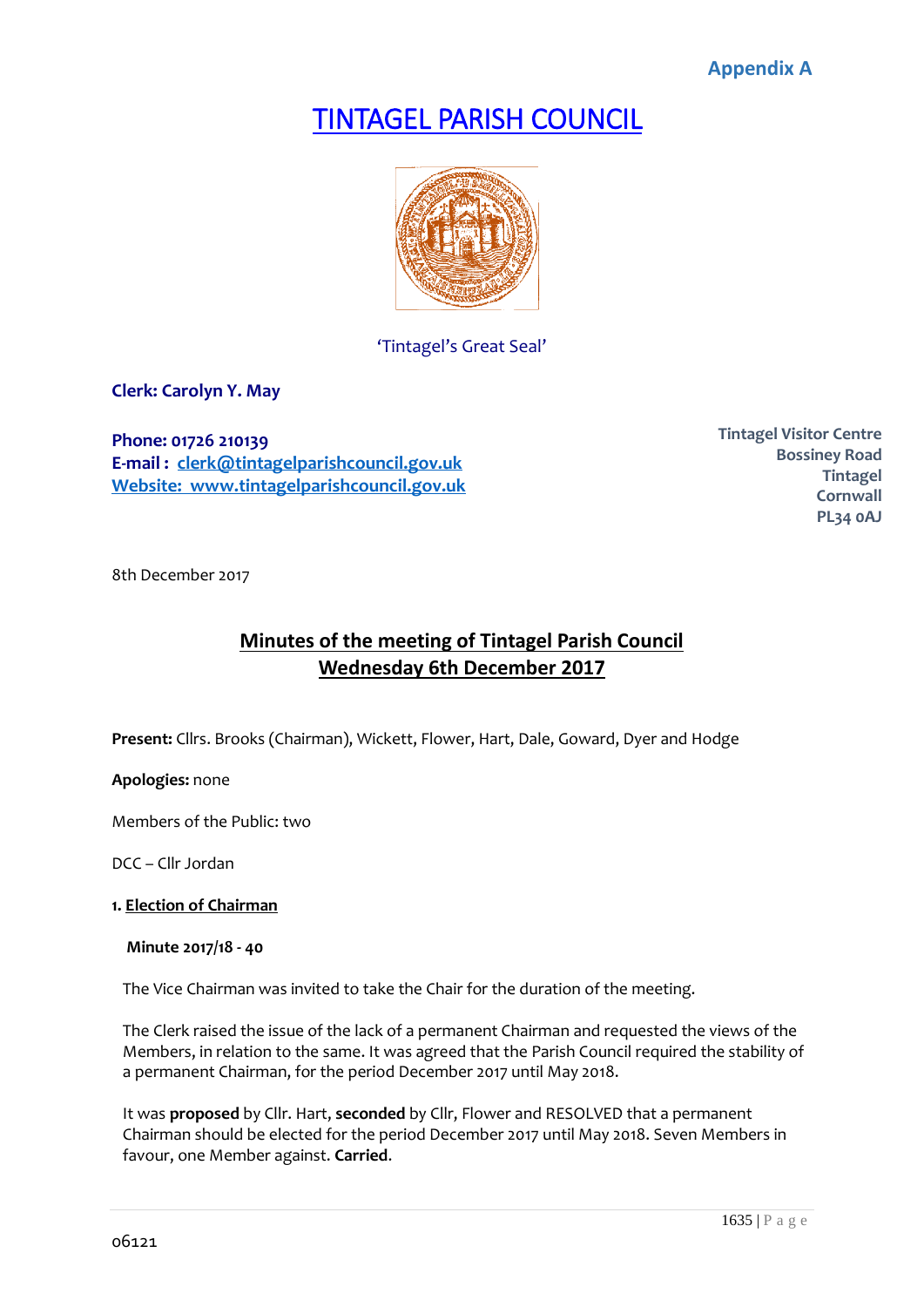It was **proposed** by Cllr Hart and seconded by Cllr Dyer and RESOLVED, that Cllr. Wickett should be elected to the position of Chairman of the Parish Council. Five Members in favour, two Members against, one exemption. **Carried**.

Following the decision, Cllr. Hodge raised an objection and alluded to the matter listed for discussion under Part II (Committee Deliberations) of the agenda. The Clerk advised the Member that he could not publicly refer to the matter raised, which was confidential in nature.

# **Minute 2017/18 - 41**

It was **proposed** by Cllr. Goward and **seconded** by Cllr. Hart that an amendment should be made to the previous proposal, namely that, the decision to elect a Chairman should be deferred until the next Parish Council meeting, in order that the Committee Deliberations could take place prior to the decision being made. However, in light of the fact that the vote had already been carried out in relation to the original proposal, it was deemed unlawful to proceed with a vote on the proposed amendment.

Cllr. Hodge was advised by Cllr. Wickett that his objection was out of order and that he should have raised the same, prior to the vote taking place.

Cllr Wickett then advised the Members that he was unwilling to accept the position of Chairman until the issues to be addressed in Part II had been clarified.

It was **agreed** that the matter would be re-visited at the next Parish Council meeting.

### **Minute 2017/18 - 42**

It was **proposed** by Cllr. Flower, **seconded** by Cllr Dyer and RESOLVED that Cllr Brooks would be elected as Chairman for the current meeting only. Six Members in favour and two abstentions. **Carried.**

#### **Declaration of Interest**

Cllr. Hart declared an interest in Planning Application 17/10218; Cllr. Wickett declared an interest in Planning Application 17/11356

#### **Invitation to members of the public to speak prior to the meeting**

One member of the public questioned the dissemination method of distribution of the cooption leaflets, adding that nobody in the main street had received one. Cllr Dyer advised the meeting that the assertion was erroneous. Cllr Hart stated that the distribution gad been undertaken by five volunteers and that 60 – 70 leaflets had been deposited at the Spar shop and the Premier shop.

The member of the public then asked why the sums collected from the public lavatories at Trevena Square and Trebarwith Strand had not been posted on the website. He was advised that the figures would be provided to him and placed upon the website but that the Parish Council's annual accounts had not yet been finalised.

Cllr Jordan raised the issue of the 'pop-up' sites, stating that these were planned across the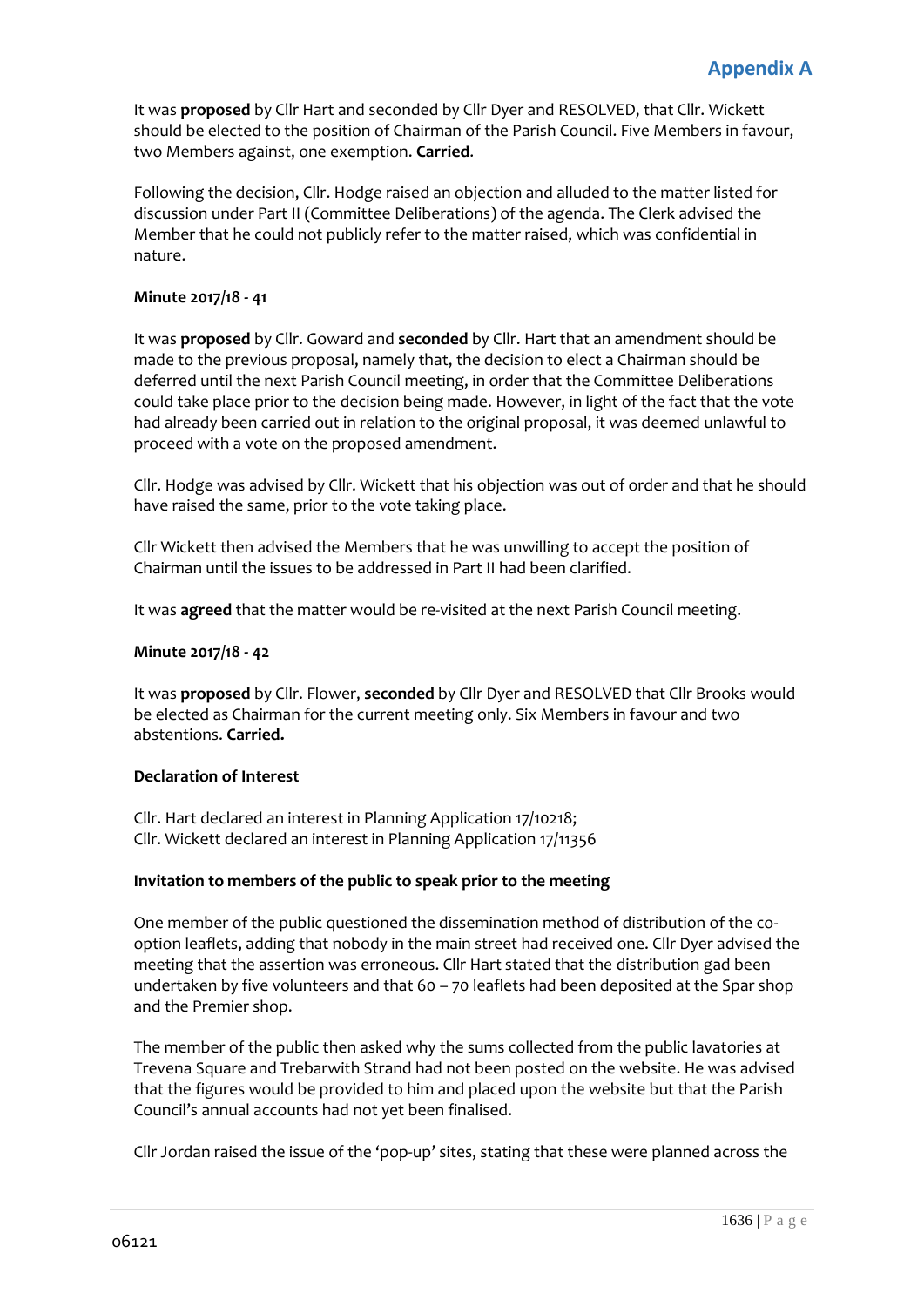county. He did not approve of the project and continued to object to the same. The Clerk advised Cllr Jordan that she had discussed the matter with Cornwall Council and that there had been agreement that the Parish Council would be involved in the decision making process.

**Cllr Jordan** advised the meeting that Cornwall Council had resolved to raise council tax by 4.9% for the tax year 2018/19. It is Cllr. Jordan's intention to object to the proposed CT rise.

Two local Police Officers were in attendance at the meeting and were invited to address the same.

The officers discussed;

- local crime rates and highlighted the fact that crime rates were low in the area;
- Neighbourhood policing teams are now at one quarter of the level they were previously, therefore the monthly crime reporting service to PC's has ceased;
- Substantial problems in village with prescription drugs;
- Issues at the Skatepark re: drug deals;
- Principal duty of police is safeguarding

# **AGENDA**

# **To Approve the Minutes of the previous meeting on the 4th January 2017, plus matters arising**

### **Minute 2017/18 - 43**

It was **proposed** by Cllr. Flower, **seconded** by Cllr. Dyer and RESOLVED that the minutes be signed as a true record of the meeting. Two abstentions, six in favour. **Carried.**

#### **Reports**

Cllr Hart reported that he had attended the second meeting of the group which had been established to discuss the Christmas lighting problem. There were approximately 15 attendees. Cllr Hart collected contact details for those present and advised that he would contact them in January 2018, in order to take the matter forward.

Cllr Hart reported that the electrical box attached to Trevena Square lavatories has been condemned. At present, temporary boxes have been installed. However, following the holiday period, the problem will have to be addressed. Cllrs. Dyer and Wickett congratulated Cllr Hart on a job well done.

Cllr Hart reported that he had now met with a representative of Cormac, in order to carry out 'snagging' at the Trebarwith Lavatories.

Cllr Hart reported that he had met with Cornwall Council in relation to the Trebarwith Lavatories lease. The lease is currently with CC's legal department.

#### **Planning Applications**

#### **Minute 2017/18 – 44**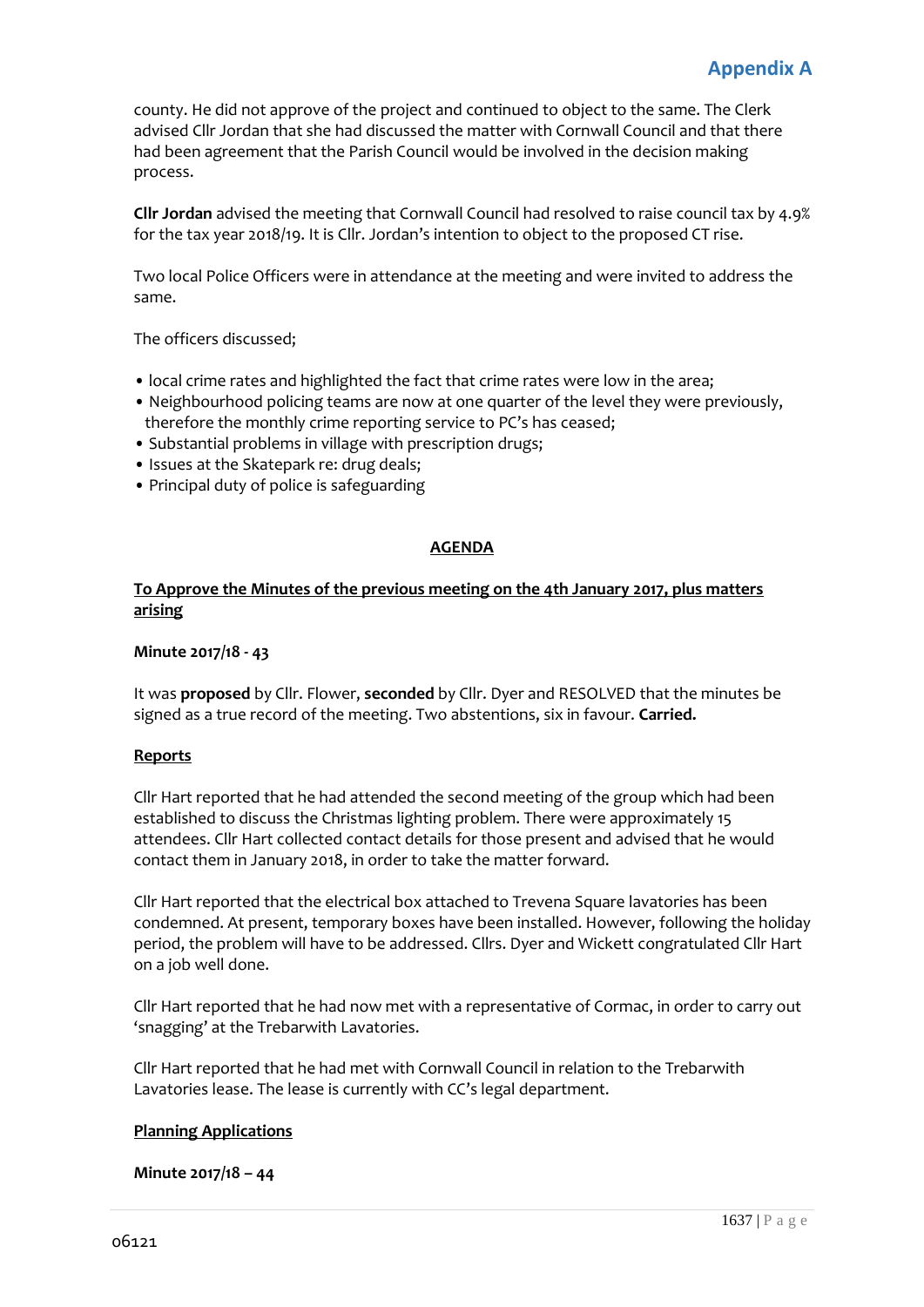PA 17/ 10877 – Land South of Yellow Cottage, Trebarwith Strand, Tintagel It was **proposed** by Cllr Goward and **seconded** by Cllr. Hart and RESOLVED that the Parish Council should not object to the application. Seven in favour, one abstention. **Carried**.

# **Minute 2017/18 - 45**

PA17/00217 – Ingledene, Bossiney Road, Tintagel

It was **proposed** by Cllr. Goward and **seconded** by Cllr. Dyer and RESOLVED that there be no objection to this application. Seven in favour and one abstention. **Carried**.

#### **Minute 2017/18 - 46**

PA17/ 11356 - Alona Garden, Treven, Tintagel

It was **proposed** by Cllr. Hodge, **seconded** by Cllr. Goward and RESOLVED that there be no objection to this application. Six in favour and two abstentions. **Carried.**

#### **Minute 2017/18 – 47**

PA17/ 10496 – St Madryn, Castle View, Tintagel

It was **proposed** by Cllr. Goward and **seconded** by Cllr. Hart and RESOLVED that there be no objection to this application. Seven in favour and one abstention. **Carried.** 

#### **Minute 2017/18 – 48**

PA17/ 10218 – Shop on the Strand, Trebarwith Strand, Tintagel

It was **proposed** by Cllr. Goward and **seconded** by Cllr. Dyer and RESOLVED that there be no objection to this application. Four in favour, two objections and two abstentions. **Carried.**

Pre-Application PA17/03182 - Noted

#### **Planning Decisions – Noted**

**Correspondence - Noted** 

#### **Accounts Payable**

#### **Minute 2017/18 – 49**

Cllr. Hodge queried a number of payments listed on the schedule. Discussions confirmed that these were legitimate and proper payments.

Cllr Hodge raised a query in relation to the payments to ADH Services. The Clerk agreed to look at the agreement reached with the contractor but stated that the payment is a pro-rata payment and was correct. The matter would be revisited at the next Parish Council meeting.

It was **proposed** by Cllr Flower**, seconded** by Cllr Brooks and RESOLVED that the accounts be agreed. Four in favour and four abstentions. **Carried**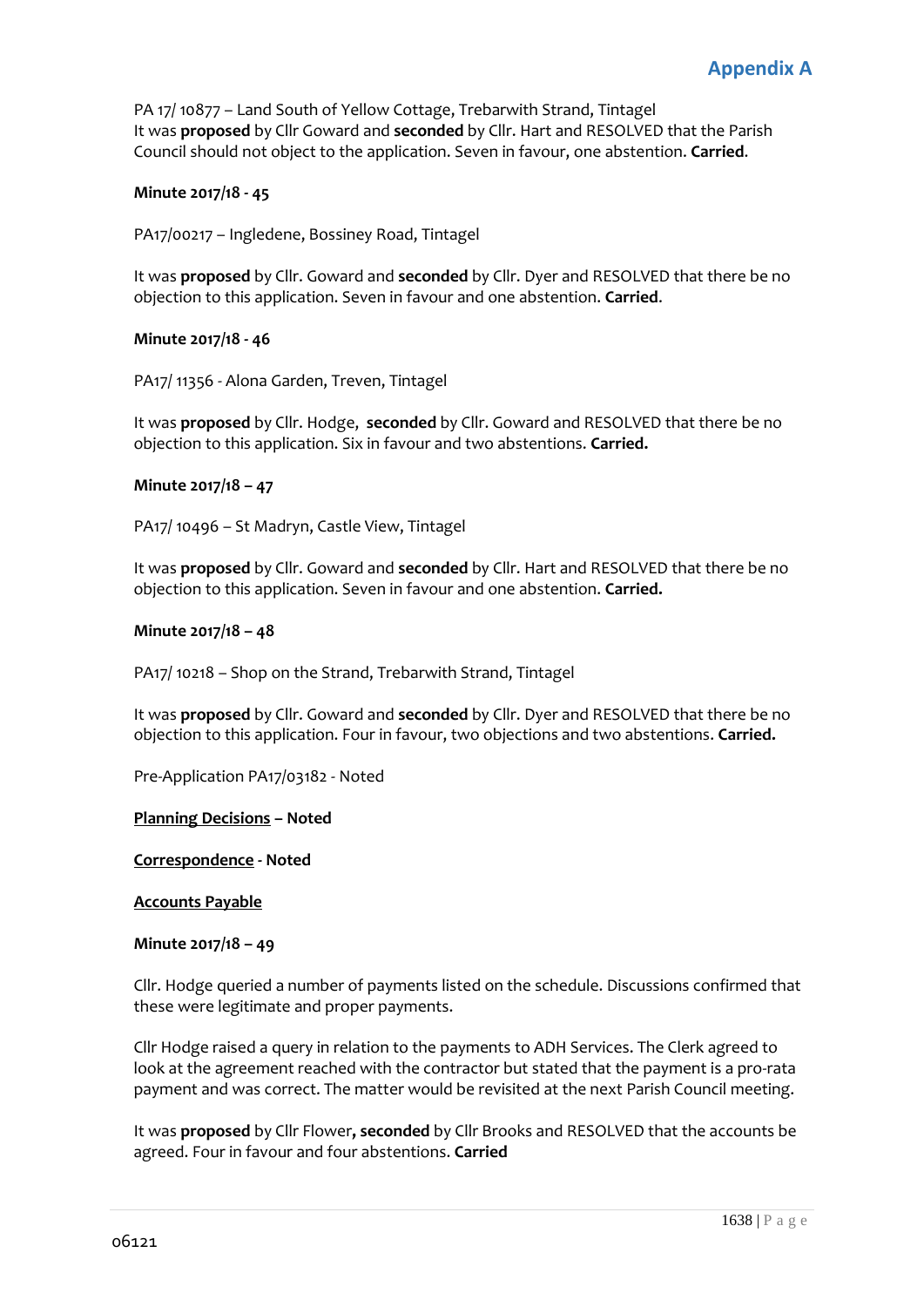**Formation of Sub-Committees** – this matter was deferred to the meeting of the 3rd January 2018

# **Storage of Christmas Lights**

Cllr Hart raised the issue of the storage of the Christmas lights and the poor condition of the sheds at the back of the Social Hall. It was agreed that Cllr Hart would obtain some prices for replacement storage.

# **Payment from Parish Council Fund**

#### **Minute 2017/18 – 50**

The sum of £150.00 was requested by Cllr. Dyer, payable from the Parish Council Fund, to provide refreshment and food at the annual TVC gathering.

It was **proposed** by Cllr Flower, **seconded** by Cllr Wickett and RESOLVED that the sum of £150.00 should be provided for the detailed purpose. Six in favour, two abstentions. **Carried**.

#### **TVC Printing**

Cllr Wickett reported that he had been able to secure reasonable printing prices with Parkways, a local company.

#### **Minute 2017/18 – 51**

It was **proposed** by Cllr. Hart, **seconded** by Cllr. Dyer and RESOLVED that Cllr Wickett should arrange for the printing of TVC documents to be undertaken by Parkway Printers. Unanimous. **Carried.**

It was **agreed** that an appropriate domestic printer would be purchased for the TVC.

#### **Next Meeting**

It was **agreed** that the next meeting of the Parish Council would take place on 3rd January 2018.

#### **The Parish Council entered into Committee at 20:45 hrs.**

Members were advised of the identity of the successful co-option candidates.

20: 50 hrs. - Members with a personal interest in the matter to be discussed were requested to vacate the Council Chamber.

Councillors. Wickett, Hart, Brooks, Dale and Hodge left the Chamber.

In relation to matter CCNO15/17/18, it was **proposed** by Cllr Flower and **seconded** by Cllr. Goward, and RESOLVED that the recommendations put forward would not be implemented by the Parish Council. All in favour. **Carried.**

In relation to matter CCNO11/17/18, it was **proposed** by Cllr Hart and **seconded** by Cllr. Dyer, and RESOLVED that the recommendations put forward would not be implemented by the Parish Council. All in favour. **Carried.**